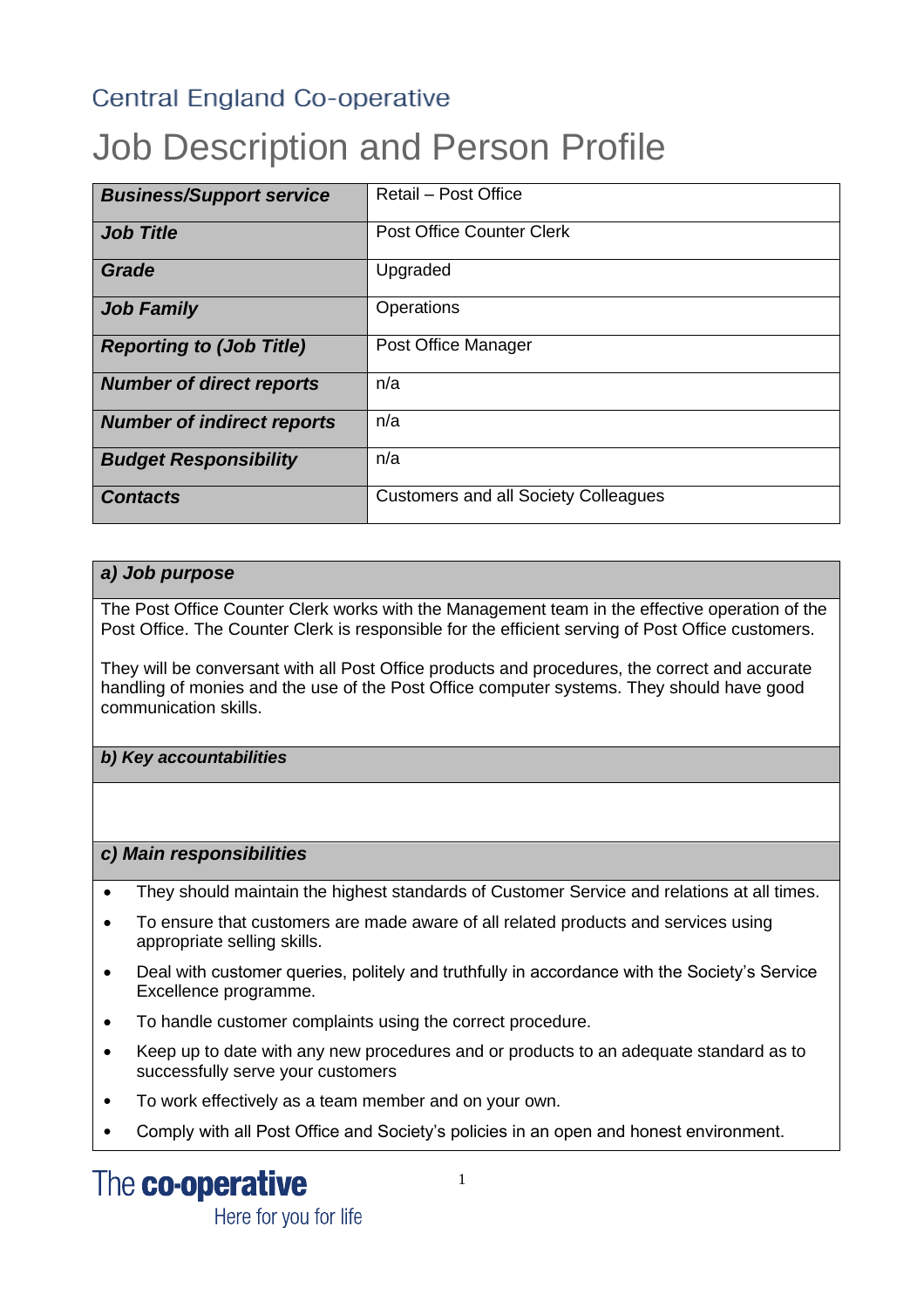# Central England Co-operative

- Comply with all legal procedures (Financial Services Act, Official Secrets Act, etc)
- Maintain excellent performance and timekeeping.
- Request additional coaching and training when required.
- Comply with the MCS appearance policy at all times whilst on duty.
- Comply with all aspects of the Society's Health, Safety and Hygiene policies.
- You are responsible for all monies and stock used by you during your shift.
- Ensure that all your monies and stock are balanced at the end of each day.
- Comply with staff searches when requested to by the management.
- Report all security incidents to the relevant person.
- Ensure that all overs and shorts are kept to a minimum and investigate any poor balances.

#### *d) Measures of performance*

- Ensure that you follow all Post Office Ltd and the Society's procedures with regard to correct Stock and Order, cash, systems and administration using the appropriate documents.
- Ensure that all new Post Office products are communicated and actively promoted to your customers.
- Check availability regularly, replenishing your stocks as required.
- Ensure that your work area is clean and tidy.

The job holder will carry out any other reasonable duties as required to ensure the smooth running of the business.

|  | e) Person specification |
|--|-------------------------|
|--|-------------------------|

| <b>Essential qualifications</b> | Desired qualifications                              |
|---------------------------------|-----------------------------------------------------|
|                                 | A Levels Math's / English<br>$\bullet$              |
| Essential experience required   | Desired experience required                         |
| Cash Handling / Customer facing | Post Office counter work<br>Good sales ability<br>٠ |
| The <b>co-operative</b>         | $\overline{c}$                                      |